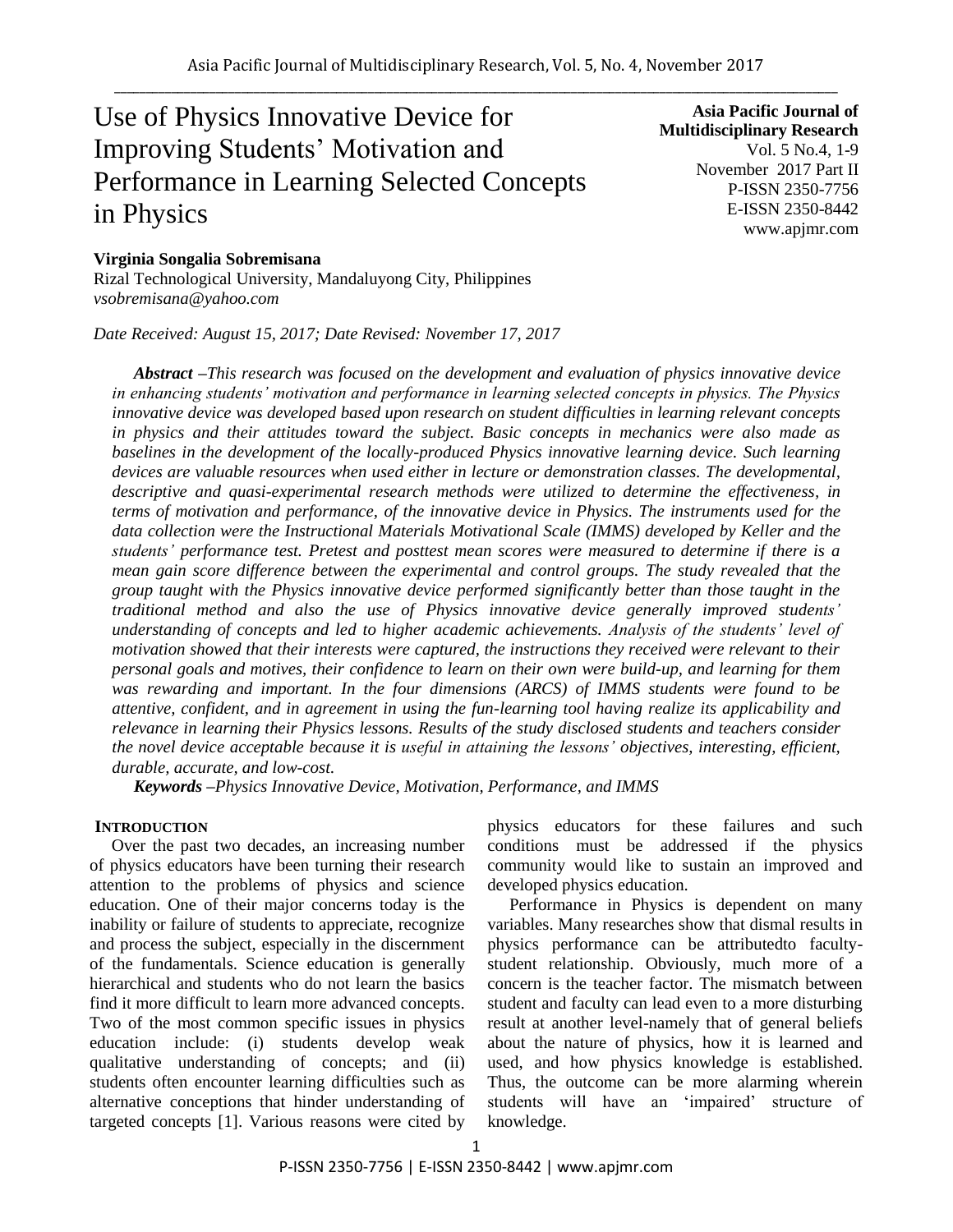Likewise, Physics is also perceived to be a difficult course because of its abstract nature [2]. According to Akanbi[3] poor performance in Physics may be due to a number of fundamental reasons - shortage of science teachers in quality and quantity, inadequate laboratory equipment and facilities, shortage of suitable Physics textbooks and other factors.

Another reason is that, in some private institutions, instructions are completely based on memorization and there is negligible interaction towards experimental study among students. These young people sometimes are deferred from studying the subject because they find it difficult to relate without objects to stimulate their attention and physical apparatus to demonstrate several physical principles that would enhance their problem-solving techniques. Thus, interest and performance are going down with universities and colleges having empty laboratories [4].

Taking into consideration the problems physics education posed above, there is evidence that traditional methods and approaches of teaching science subjects like physics are unable to bring the majority of students to understand the physical world. Thus, by way of response, researchers and curriculum developers have begun to consolidate the results of science education research and introduce new technological resources into more effective learning environment. Standards have been proposed by leading national science education organizations for the introduction of new strategies which may include adoption of new tools and equipment and the latest technology into science classrooms and for the preparation of science teachers. The saying that students see things in different ways poses the need for teachers to be very innovative in the delivery of concepts and in choosing learning tools that will motivate and stimulate students' enthusiasm for them to gain knowledge and skills in Physics. Accordingly, to improve the quality of teachers' thinking about teaching and learning physics as well as their behaviour, they should develop learning materials and methods[5]. In this study, the learning materials used, known as the innovative device, maybe described as an improvised material that improves students' performance [6] or a manipulative that enables students to be engaged in the learning process as active learners rather than passive learners [7]. Oladejo et al. [8] stressed that mastery of Physics concepts cannot be fully achieved without the use of

learning materials. In this context, it is believed that the availability of science apparatus, even a locallyproduced one, in the classroom must be highlighted. Both students and teachers' creativity to improvise these apparatuses may well serve the purpose.

In the development of the present study and to effect quality science teaching and learning, the Instructional Design Theory (IDT) was employed. Instructional Design is anchored in the learning theories of behaviourism, cognitism, and constructivism which provide structured foundations for planning and conducting instructional design activities [9]. Instruction is viewed as a systematic process in which the components: teachers; students; materials; and learning environment are crucial to successful learning [10]. In this perspective, emphasis is given in the relationships among instructional components and design of instruction, indicating how specific technique/strategies might best fit within a given context and with specific learners [11].

Of all the most important techniques/strategies that teacher uses to communicate in a classroom setting, the skills connected with motivation are the most significant in terms of encouraging and stimulating students to achieve objectives of lesson [12]. Wang, Haertel, and Walberg [13] found motivational tactics of teachers to be one of the most significant influences on student learning. Likewise, Good and Brophy [14] ascertained two major aspects of what makes learners enthusiastic and interested in learning: dynamics in presenting the materials, which they called intensity, and interest in the subject matter. Moreover, they described motivation as a means of maintaining students" attention and increasing achievement that can be obtained when teacher use varied instructional approaches.

The described theories above on science learning are in accordance with the ideas presented by Turlo, et al. [15] when he injected the use of the Dale"s Cone of Experience. Physics educators advise the use of this strategy to address the impaired learning in physics and to avoid the common misconceptions developed on the minds of the learners. Innovations of learning tools are familiar strategies used by physics teachers to enhance and motivate learning of students. Instruction cannot be effective if it is not appealing to students. John Keller [16] of Florida State University practically generalized that effective learning begins with motivation. Hence, motivation among students is an affirmative prelude for learning to be effective,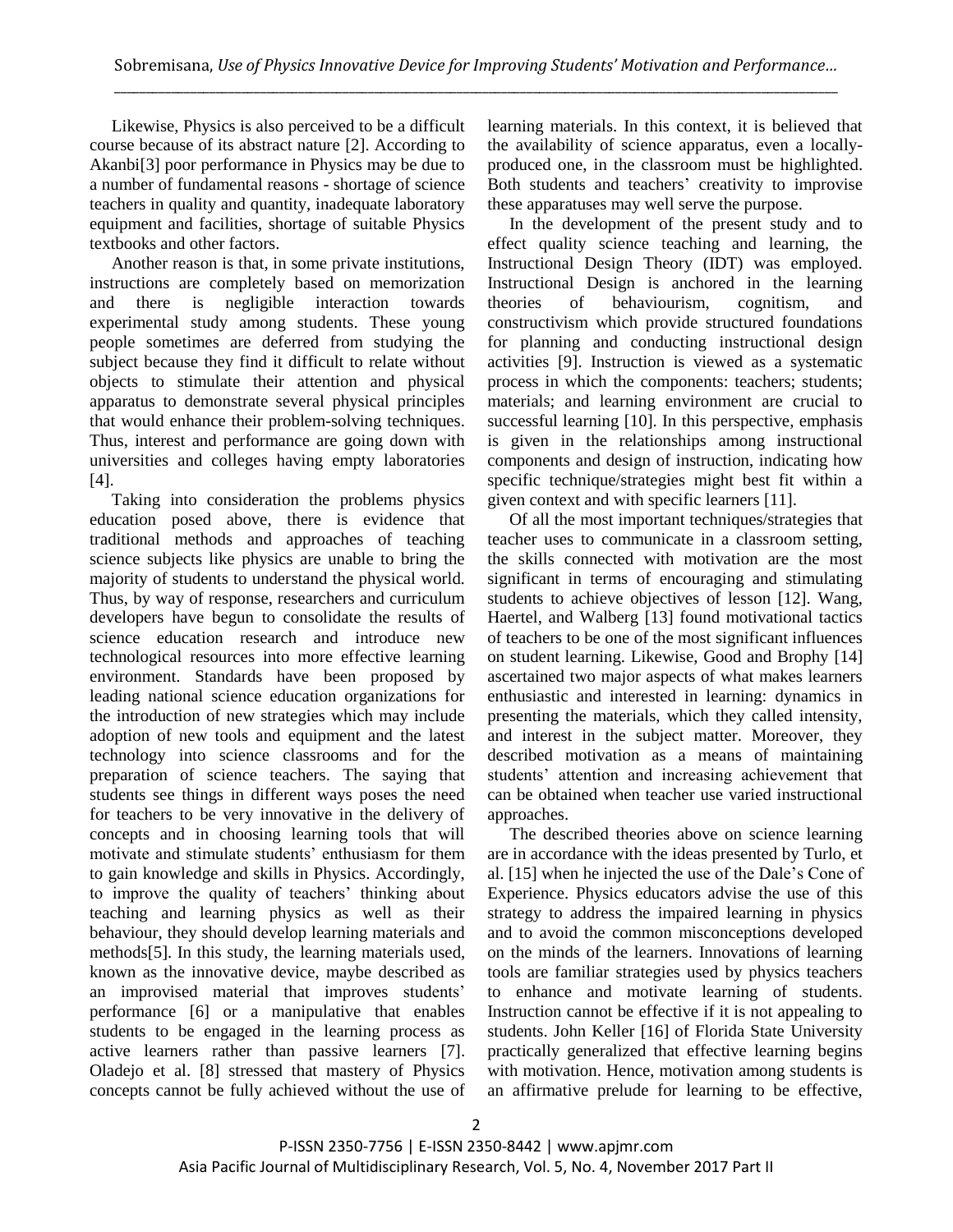motivational tactics utilized in the classroom or in the laboratory may include innovations in teaching strategies such as the adoption of innovative devices to create interest among learners. Sometimes, innovative devices can be fun or even entertaining. In a classroom setting, as part of the teacher"s management technique, the teacher can introduce fun activities as an extrinsic reward for achievement or effortful behavior[16]. The introduction of innovations in the form of fun-learning devices (toys) in physics teaching is common. They are not only very useful in lectures and demonstrations in order to motivate students but also very interesting from a scientific point of view. These fun-learning devices have great potentials for enhancing student learning and can help facilitate learning at all levels of education from high school to university [17]. Demonstrations with aids of toys will not only encourage learning for better performance but can really be fun or even entertaining. The utilizations of fun learning devices in lectures, demonstrations, and in the laboratory as well can make students think about concepts and relations. They are found to be motivating and very interesting from a scientific point of view. The construction of toys if can be done in the laboratory is a valuable occasion to learn hands on [18].Jeanne Omrod [19] postulated that teachers can motivate students by: (I) creating meaningful lessons; (II) providing authentic engagement; (III) encouraging students" success; (IV) promoting pleasure and enjoyment.These ideas have not skipped the researcher"s mind that students in the classroom need to be motivated for them to enjoy learning. The researcher believes that innovative devices such as fun learning devices which are considered visuals and instructional materials would increase students' motivation and learning.

# **OBJECTIVES OF THE STUDY**

This study aimed to develop and evaluate a locally fabricated Physics innovative device for improving and enhancing students" motivation and performance in learning selected concepts in physics. It seeks to determine whether students exposed to the innovative fun-learning device perform better than those who are not in their posttest mean scores; know if students exposed to the innovative fun-learning device are more motivated than those who are not; ascertain if students who are motivated perform better than those who are not; and lastly, determine what is the level of acceptability of the innovative device as assessed by

the students and teachers in terms of the; lesson"s objectives, concept formation, operation process, aesthetic value, materials needed, as a device for the laboratory, as a device for demonstration lesson, as a fun learning device.

# **Conceptual Framework**

In this study, the innovative device will be evaluated in terms of measuring its motivational effect and performance of the learners. The researcher hypothesized that the innovative device will enhanced and improve the students' motivation and performance. Several variables were examined in this study. The primary independent variable in the study is the use of innovative device in the activities given to the students during physics instruction. The dependent variables are the students" motivation as determined by the Instructional Materials Motivational Survey by Keller and the average student performance scores in Physics. The study looks also into the difference between motivation and performance of students.

The ARCS model of motivation: Attention(A),  $Relevance(R)$ , Confidence $(C)$ , and Satisfaction(S) which provides guidance for analyzing the motivational characteristics of the group of learners and designing motivational strategies was used to measure the motivation to learn of the students. These four categories represent sets of conditions that are necessary for a person to be fully motivated, and each of these four categories has component parts, or subcategories that represent specific aspects of motivation [20].



Figure1. Conceptual Framework

#### **MATERIALS AND METHODS**

The study made use of the developmental research method, descriptive through key informant interview, and the quasi-experimental design, specifically the pretest-posttest nonequivalent control group design. In this design, two (or more) treatment groups were pretested, administered with a treatment, and posttested [21].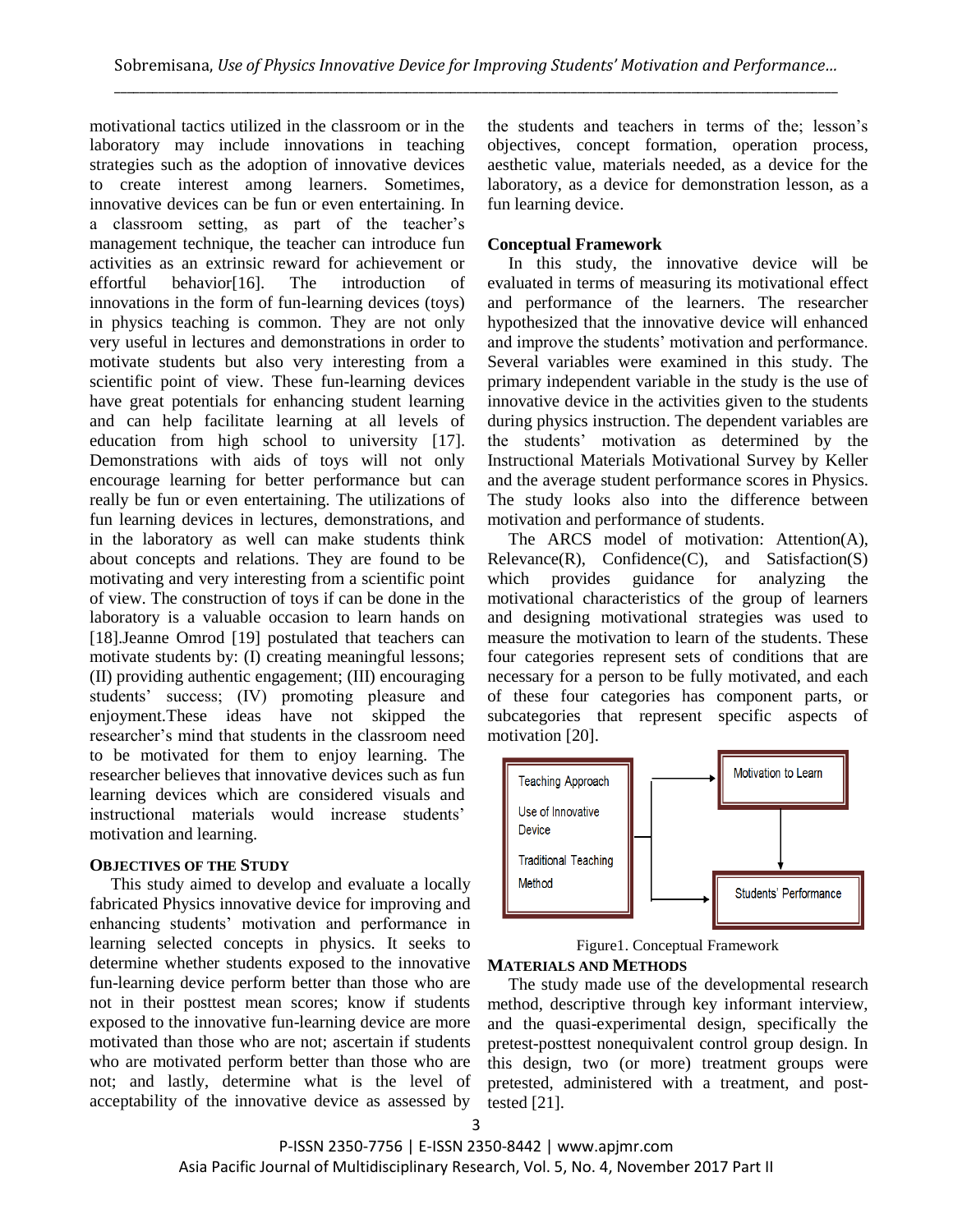The researcher chose two comparable intact classes enrolled in Physics 1 lecture from the Department of Electronics and Communication Engineering of the College of Engineering and Industrial Technology, Rizal Technological University in the Philippines. These classes consisted of 24 first year students, all coming from the morning session. One class was assigned as the experimental group  $(X_1)$  and the other class as the control group  $(X_2)$ . Since all the students enrolled in the two classes were tapped in the study (intact), purposive sampling scheme was used in orderto determine the composition of the experimental and control groups. The experimental group was exposed to the use of innovative device with supplementary worksheets as guide while the control group made use of the traditional teaching. The following factors were used as bases in comparing the experimental and control groups: same course, similar schedule of physics classes, same lessons, and one instructor. Ethical norms which serve as the aims or goals of this research were also taken into consideration. Ethical standards adopted in the conduct of the study include: Approval of the Institution to conduct the study; Optional participation in the study; consent of the selected participants to be part of the study; and confidentiality and security of data.

The experiential value of manipulative activities in science education has long been recognized as significant in engaging students. Hence, the researcher thought of designing an innovative device that could be considered as a fun-learning device that would give emphasis on the use of hands-on strategies in learning physics. The idea of designing and fabricating such device was conceptualized when the researcher saw a model being exhibited in a commercial establishment and combined it with readings done in numerous physics printed materials. These models were used as guides to enhanced final model that would respond to the needs of physics educators and learners as well, that is, putting innovations in physics at the forefront of science. Both the concept and post prototypes were designed and later fabricated, taking into consideration the following criteria: characteristics, portable, easy to use, functional, and precision among others.

The performance test was a teacher-made test constructed by the researcher that covers five topics in Physics 1 (Work, Work-Energy Transformation, Potential and Kinetic Energy, Angular Motion and

Rotational Energy). This performance test was formulated based on the Physics 1 course syllabus with focus on the objectives and the time allotted for the discussion of the topics. The test developed followed the item distribution in terms of the course objectives and content based on the Table of Specifications. This was analyzed qualitatively by a group of experts; two are PhD students in Physics and the other a PhD holder in Educational Technology. Qualitative analysis was determined in terms of clarity of options, significance of concepts, simplicity of the responses, appropriateness of vocabulary, and similarity of options. Quantitative analysis, on the other hand, assessed the quality of the test questions in terms of item difficulty, discrimination index, and distractor analysis. In appraising the reliability of the tests, the study used the Kuder-Richardson Formula 20. The said modified 30 items multiple choice tests was administered as the pre-test and post-test to both respondents in the experimental group and control group at the start and end of the lessons.

In this study, the Instructional Materials Motivational Scale (IMMS) developed by Keller [16] was used to measure students' perception on the motivational characteristics of the innovative funlearning device. The IMMS included the four subscales or motivational components of attention, relevance, confidence, and satisfaction described in the above paragraph. Modifications were made on some numbers in the IMMS instrument to suit the needs of the study. The author of the IMMS reviewed the document and approval for its use was granted.

The Semantic Differential Scale was used in the study to measure the level of acceptability of the innovative device. The scale used adjective pairs with each adjective as an anchor in a single continuum. The adjective pairs involved categories in terms of the following criteria: lesson's objectives, operation process, aesthetic value, materials needed, as a device for the laboratory, as a device for demonstration lesson, as a fun learning device, and concept formation. Students were asked to rate the twenty-two adjectives pairs in the attitude inventory scale. The arithmetic means for the attitude inventory scale was computed on a five point rating described as follows:  $4.21 - 5$  Highly Favorable (HF),  $3.41 - 4.2$  Favorable (F), 2.61 – 3Neutral, 1.80 – 2.30Unfavorable (UF), 1.00 – 1.79Highly Unfavorable (HUF).

Quantitative research method made used of statistical tools to analyze the data gathered in the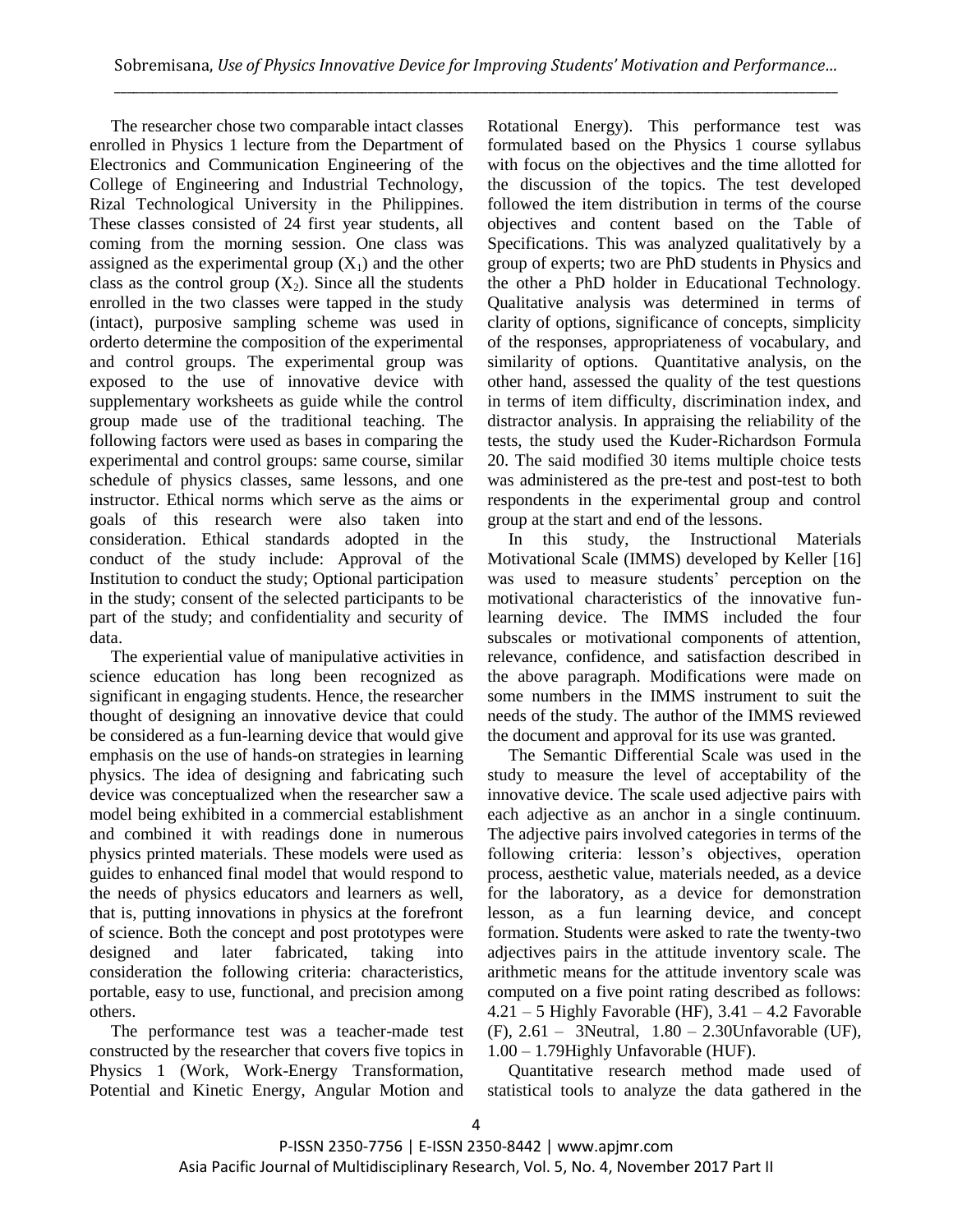study: frequency distributions and percentage for the population and sampling scheme, weighted means for the results of pretest and posttest mean scores, T-test for independent sample means for the effects of use of innovative device to motivation and performance, and the F-test for the difference between motivation and performance.

#### **RESULTS AND DISCUSSION**

Steps in the Development of the Physics Innovative Device

Design. In this study, an improvised device intended to visualize concepts and principles of work, energy, rotational motion, and rotational energy was designed. The development of this apparatus was based on the principle of Instructional Design theory by Dick and Carey [10] which adapts the following sequential steps: identify goals expected to learn, know the skills to be developed, assess the existing skills, figure out specific objectives, construct tests, decide the materials to be covered, make learning materials available, and give formative and summative evaluation. Parameters considered in the construction include: locally-fabricated, aesthetic value, strength, accuracy, and others. Stages of the development are discussed in the succeeding paragraphs.

**Concept Prototype.** The concept prototype was made of iron, since it is very affordable. The same material was used for the rolling sphere, the diameter of which is 11.0mm. As have been in most cases, initial works were not always perfect. The concept prototype was presented to a group of experts in the discipline and various suggestions from them were incorporated towards the enhancement of the device.After consultation with physics experts and doing some readings and experimentation, the prototype was modified, paint was removed because it tend to make the movements of the sphere slower due to the greater force of attraction between the surface of the rolling ball and the surface track. The next model then was just painted on the external part of the surface track in order to improve its aesthetic value. This model was supported by four legs hooked to a wooden board with rug to prevent bouncing and further rolling of the sphere.

Finally, after several trials on running the metal balls on the track, the idea of having the material made of stainless steel has been decided because such material does not corrode easily, looks very appealing,

and lasting among others. Figure 2 shows the conceptualize model.

Specifications in the design of the improvised device is shown below.



Figure 2. The Concept Prototype Model of the Innovative Device

#### **Testing**

After so many trials and errors on the fabrication, the post prototype made of stainless steel was constructed. See figures below for the evolution of the post prototype.



Figure 3. Innovative Device (Concept Prototype1)



Figure 4. Innovative Device (Concept Prototype II)



Figure 5. Improvised Device (Post Prototype)

P-ISSN 2350-7756 | E-ISSN 2350-8442 | www.apjmr.com Asia Pacific Journal of Multidisciplinary Research, Vol. 5, No. 4, November 2017 Part II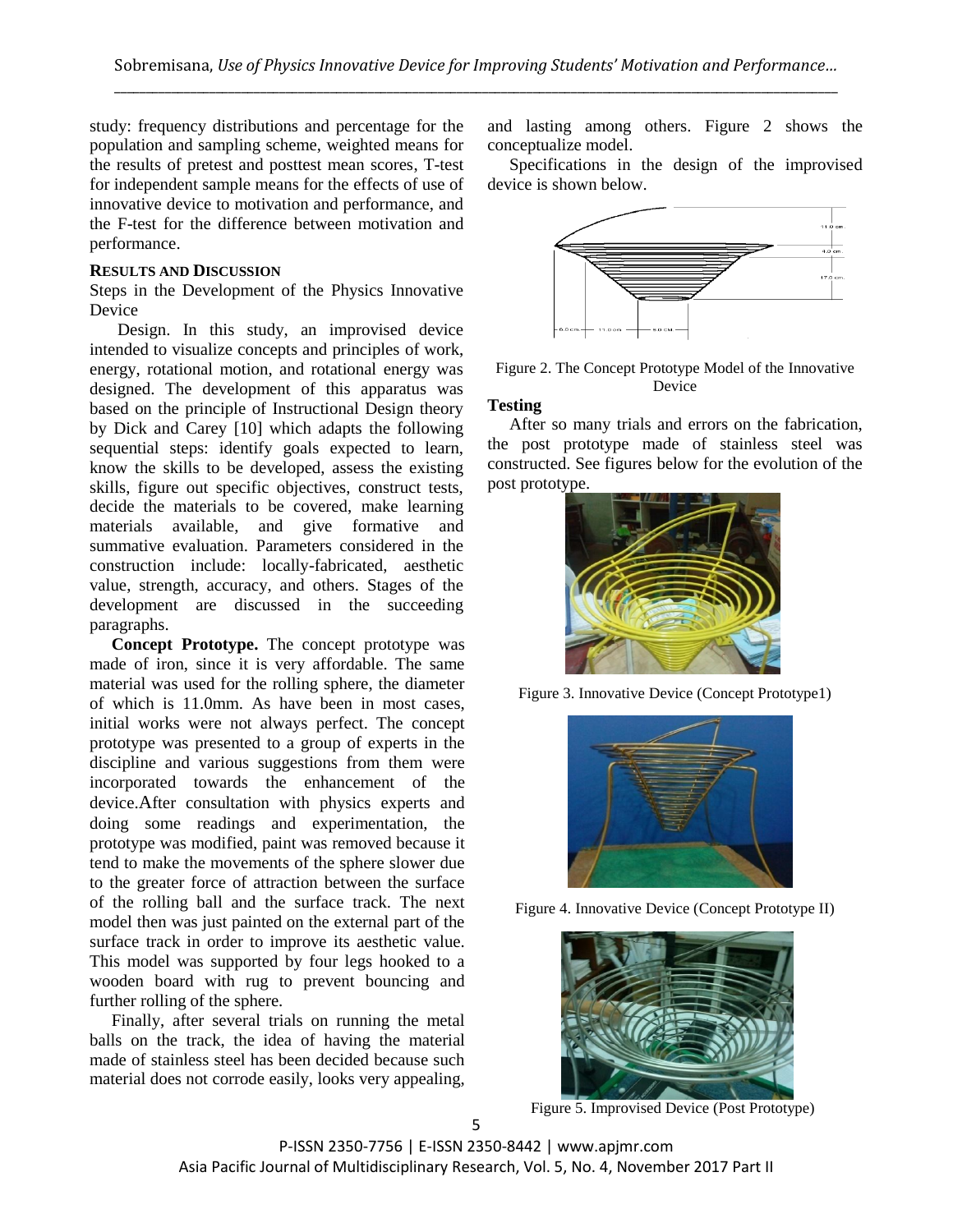## **Pilot Testing of the Innovative Device**

After the conduct of the preliminary tests both on the concept and post prototypes, the researcher prepared the use of the post prototype improvised device in the classroom. Topics on work, energy, and rotational motion were chosen for the application of the said device in the lessons mentioned. The researcher constructed worksheets for the students in the experimental group and control group to serve as guide in developing and learning the concepts and principles presented in each lesson. The researcher tested informally the acceptability of the constructed low-cost improvised device in other physics classes. Selected faculty members were also requested to do the same evaluation of level of acceptability. This evaluation was anchored on certain indicators that include the following: usefulness, relevance, efficient, safe to use, low-cost, precise, and affordable among others.

## **Changes Made in the Design of the Innovative Materials**

The following comments/suggestions of the group of experts are stated in verbatim:

Respondent 1: "Remove the paint because it slows down the motion of the metal balls due to the presence of friction." Students learn the concept of the attractive force present whenever two surfaces are in contact.

Respondent 2: "Change the base and make the device four legged." The idea would make the innovative device more stable with a wider base.

Respondent 3: "Please improve the appearance or the aesthetic value.""Millennia students are hard to please, they love to use something new. This material will help them to learn Physics better." Such remarks show the interest afforded to the use of the innovative device by the students because they realized there is fun in learning.

Respondent 4: "The program/design is interactive." The device is manipulative in nature, meaning students among themselves can interact among themselves. Learning is enhanced and reinforced when it is shared.

Respondent 5: "Improve the materials used in the production. Try using stainless steel". "This material when fully developed will be of great help in teaching Physics especially nowadays where students are fond of engaging themselves on hands-on related activities." The learning material has been found to be cost-effective because of its durability.

As suggested by the experts, the researcher made some modifications in the aesthetic value and material used in the development of the innovative device. In totality, the experts" comments and suggestions were adapted.

## **Performance on the Pretest Mean Scores of the Experimental and Control Groups**

The comparison of the students' performance on the selected topics in physics was established using their pretest mean scores. Results of the analysis of the mean scores of the students' performance are presented in Table 1. The pretest mean scores of the two groups slightly differ. Data shows that pretest mean scores of the experimental group is higher than the control group by 0.06

Table 1. T-test of the Pretest Mean Scores of the Experimental and Control Groups

|                    | Groups                                                                                                     |           |  |     |                            |      |                        |
|--------------------|------------------------------------------------------------------------------------------------------------|-----------|--|-----|----------------------------|------|------------------------|
| Test               | Experimental Control<br>reperimental Control Computed Critical Decision<br>(N=24) $(N=24)$ t-value t-value |           |  |     |                            |      |                        |
|                    | Y                                                                                                          | <b>SD</b> |  | SD. |                            |      |                        |
| Pre-<br>test       |                                                                                                            |           |  |     | 11.96 2.37 11.88 2.11 0.03 | 1.96 | Accept<br>$H_{\Omega}$ |
| $p > 0.05$ , df=46 |                                                                                                            |           |  |     |                            |      |                        |

Calculation of the t-value using the t-test for independent sample means shows that the two groups were not significantly different in their performance in learning selected concepts in physics. The results could be due to the method used in controlling certain variables such as IQ, age and sex. The idea is supported by Fraenkel and Wallen[22] in their book that says in conducting an experimental study threats due to subject characteristics could be minimized or eliminated by controlling extraneous variables like age, gender, and IQ. Thus, they can be considered equivalent group for the study.

## **Performance in the Posttest Mean Scores of the Experimental and Control Groups**

Table 2 presents a higher mean score of 21.25 for the experimental group over the control group mean score of 18.46. The computed t-value of 11.35 is very much higher than the critical t-value of 1.96 determined from 0.05 level of significance at 46 degrees of freedom.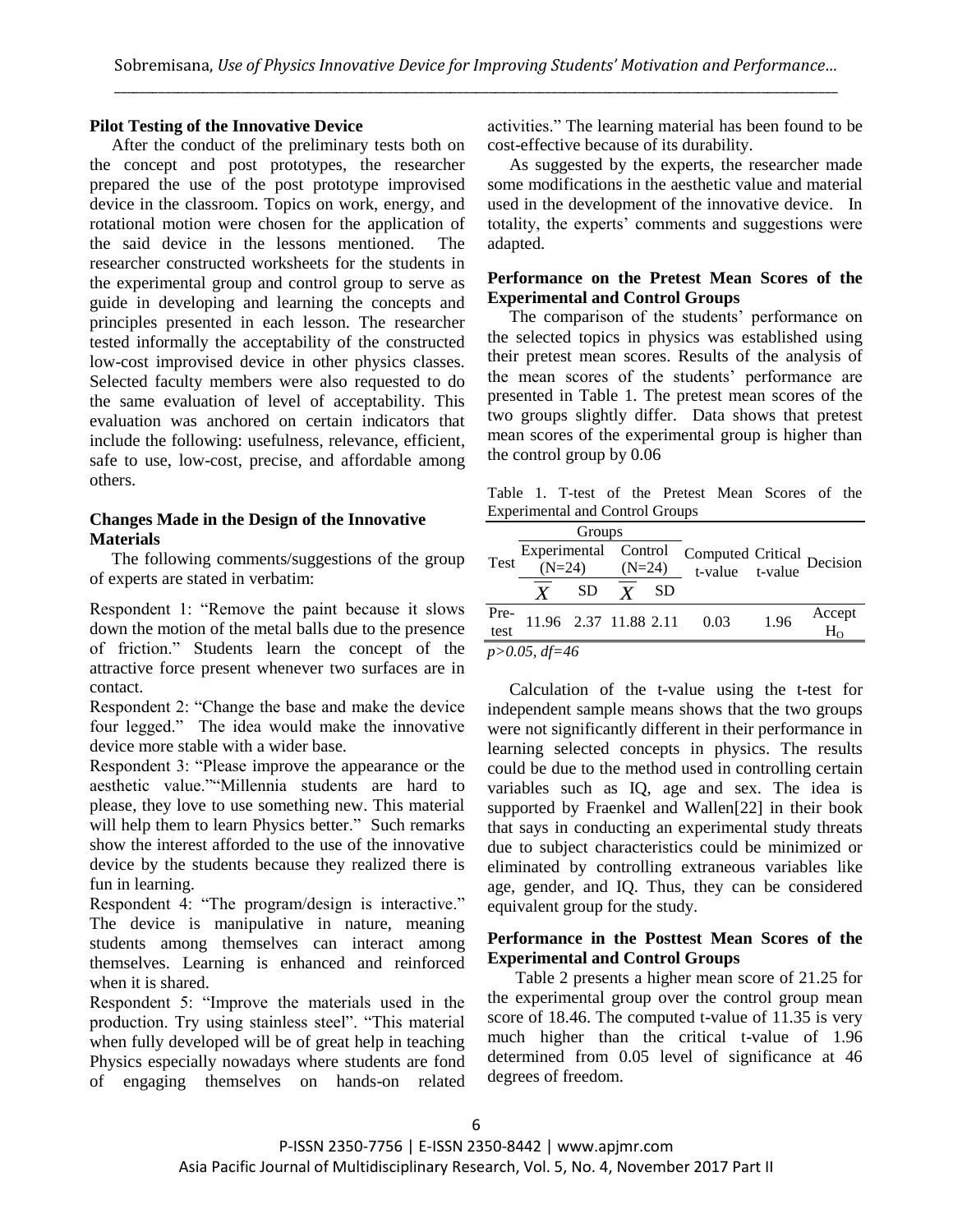| and Control Oroups                         |          |                      |          |           |                     |             |  |
|--------------------------------------------|----------|----------------------|----------|-----------|---------------------|-------------|--|
|                                            |          | Groups               |          |           |                     |             |  |
|                                            |          | Experimental Control |          |           |                     |             |  |
| Test                                       | $(N=24)$ |                      | $(N=24)$ |           | Computed<br>t-value | Decision    |  |
|                                            | Y        | SD.                  |          | <b>SD</b> |                     |             |  |
| Post-test 21.25 2.74 18.46 3.11 11.35      |          |                      |          |           |                     | Reject $Ho$ |  |
| $p > 0.05$ , df=46; Critical t-value: 1.95 |          |                      |          |           |                     |             |  |

Table 2. T-test of the Post Mean Scores of the Experimental and Control Groups

This reveals that the posttest mean scores of the experimental and control groups differ significantly. Better performance of the experimental group than the control group could be attributed to the positive effects of using the innovative fun-learning device. The findings were supported by Gerace and Beatty [23] who identified that knowledge can be best gained by the use of an innovative fun-learning device in learning. Likewise, Amir and Subramaniam [24] found out in their study that improved academic performance is attained if forms of instructional tools are utilized. The use of toys in his study has been proven to be effective in the teaching of physics and mathematics concepts. Other researchers said that learning could be reinforced on the basic science principles and concepts if provided with visuals or devices. Improved academic performance is made possible through the use of instructional materials that can be manipulated and played with [24]. Funlearning devices like toys have been widely used as an effective and engaging way of teaching physics and mathematics concepts. They are tapped to promote better understanding of physics concepts and to retain students" enthusiasm and motivation to learn the principles involved.

## **Motivational Characteristics of the Experimental and Control Groups**

Results of the analysis of the motivational characteristics of the experimental and control groups in learning selected topics in physics are shown in the table below.

Table 3. T-test of the Motivational Characteristics of the Experimental and Control Groups

|                                    |                                  | Groups |  |     |                                                                    |                 |
|------------------------------------|----------------------------------|--------|--|-----|--------------------------------------------------------------------|-----------------|
| <b>Test</b>                        | Experimental Control<br>$(N=24)$ |        |  |     | Control Computed Decision<br>$\underline{(N=24)}$ t-value Decision |                 |
|                                    |                                  | SD     |  | -SD |                                                                    |                 |
| Motivation                         | 3.46                             |        |  |     | $\frac{0.43}{3}$ 3.43 3.46 0.483                                   | Accept          |
| Characteristics                    |                                  |        |  |     |                                                                    | $\rm H_{\odot}$ |
| $C_{ijkl}$ and $i$ and $l$ and $l$ |                                  |        |  |     |                                                                    |                 |

*Critical t-value: 1.95*

As shown in Table 3, the mean score of the experimental group slightly differ from the mean score of the control group. The mean score of the experimental group is higher than the mean score of the control group by 0.03. The t-test  $(t_v = 0.483 < t_{cv} =$ 1.96) computation established that the two groups were not significantly different in their motivational characteristics.

A physics teacher comes across various motivational problems amongst his students. He may have some students who day dream in class, some who cannot answer his simple questions because they do not know what the question mean, some who cannot turn in their homework because they do not made an effort, etc. To tackle these problems, it is essential that the teacher should have a correct attitude towards the subject and effective method of teaching [25]. Supplement to traditional chalk-talk are sophisticated apparatuses or simply constructed ones would come in handy. But sometimes, it is even more effective in securing students" understanding of the concept for them to be motivated and learn.

It is practically generalized also that effective learning begins with motivation [16]. Hence, the reason why students from both groups have been motivated from the start of the lesson to its completion.

#### **Difference in the Levels of Motivation (ARCS) and Performance**

Table 4. Difference between Performance and Motivation of the Experimental Group

| Tests of Between-Subjects     |    |        |          |         |      |  |  |  |  |
|-------------------------------|----|--------|----------|---------|------|--|--|--|--|
| Dependent Variable: POST_TEST |    |        |          |         |      |  |  |  |  |
| Source                        | Df | Mean   | Computed | Tabular | Sig  |  |  |  |  |
|                               |    | Square | F-value  | F-value |      |  |  |  |  |
| Attention                     | 15 | 8.05   | 1.36     | 4.54    | 0.35 |  |  |  |  |
| Relevance                     | 13 | 6.66   | 0.79     | 4.67    | 0.66 |  |  |  |  |
| Confidence                    | 12 | 8.27   | 1.32     | 4.75    | 0.34 |  |  |  |  |
| Satisfaction                  | 11 | 7 37   | 1.00     | 4.84    | 0.74 |  |  |  |  |

Table 4 shows that for attention, the computed Fvalue of 1.36 is less than the tabular F-value of 4.54, for relevance, 0.79 is less than the tabular F-value of 4.67, 1.32 is lower compared to the tabular F-value of 4.75 for confidence, and 1.00 is also lower than the Fvalue of 4.84 for satisfaction at two-tailed test. These results indicate that there is parallelism between performance and motivation. Meaning if the student is motivated then he will perform better in class. In the study of Shakerin and Saviz [17], classroom

P-ISSN 2350-7756 | E-ISSN 2350-8442 | www.apjmr.com Asia Pacific Journal of Multidisciplinary Research, Vol. 5, No. 4, November 2017 Part II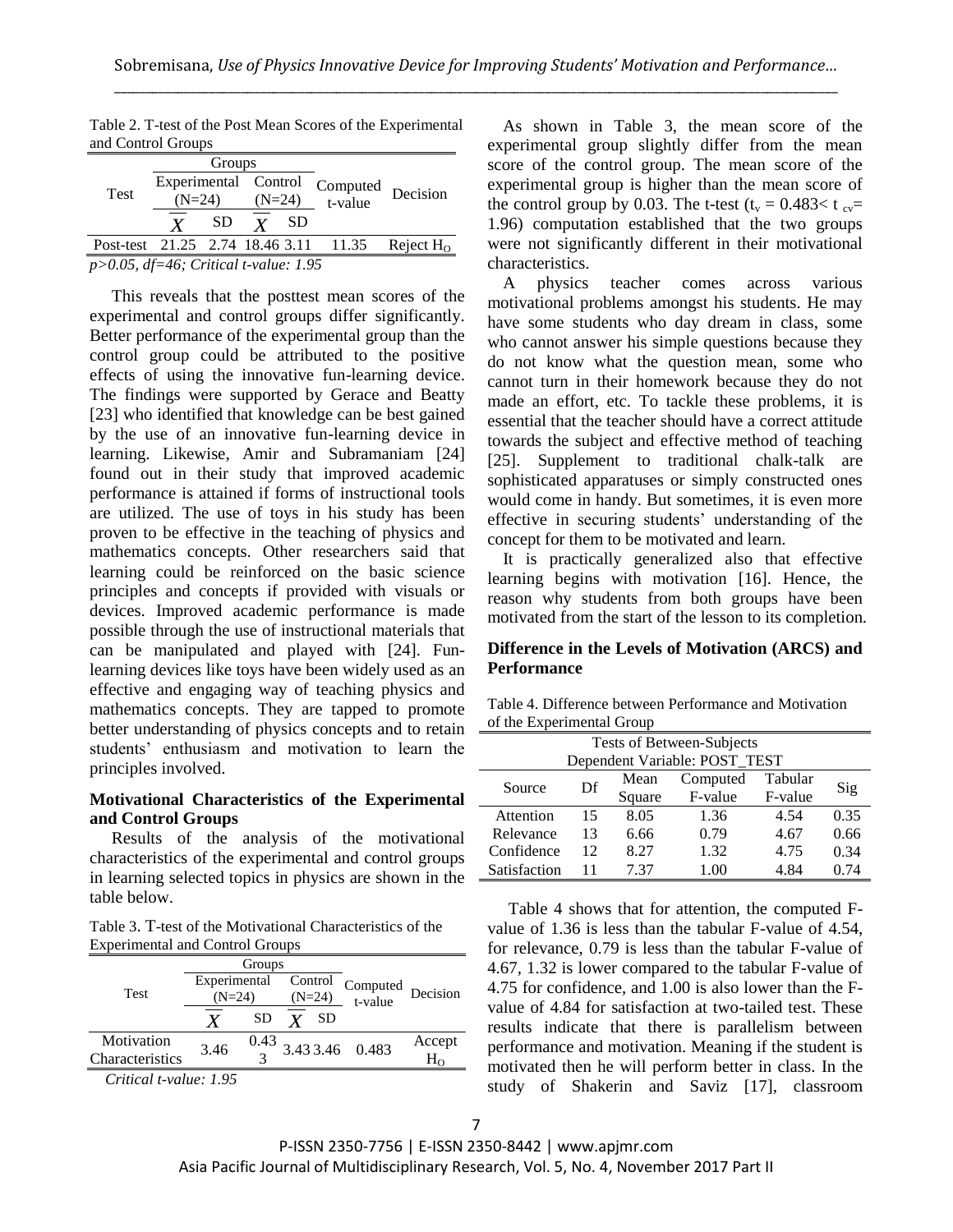demonstrations, through the employment of toys, add to students" interest and their understanding of the subject matter. Results also reveal that if the students found the subject relevant then the tendency is for them to perform better in class. The data also points to the idea that if the students have confidence in themselves to learn the lesson, then surely they will gain knowledge. Sustaining motivation to learn is dependent on the learners" confidence in their potential for learning [26]. And lastly, when students are satisfied with the way teachers apply strategies to develop the concepts presented in the lesson, then students can possibly perform better in class.

## **Difference in the Levels of Motivation (ARCS) and Performance of Control Group**

Table 5. Difference between Performance and Motivation of the Control Group

| Tests of Between-Subjects    |    |        |          |         |      |  |  |  |
|------------------------------|----|--------|----------|---------|------|--|--|--|
| Dependent Variable:POST_TEST |    |        |          |         |      |  |  |  |
| Source                       | Df | Mean   | Computed | Tabular |      |  |  |  |
|                              |    | Square | F-value  | F-value | Sig  |  |  |  |
| Attention                    | 14 | 6.72   | 0.70     | 4.60    | 0.74 |  |  |  |
| Relevance                    | 10 | 8.66   | 1.23     | 4.96    | 0.36 |  |  |  |
| Confidence                   | 12 | 7.32   | 0.88     | 4.75    | 0.59 |  |  |  |
| Satisfaction                 | 9  | 4.22   | 0.41     | 5.12    | 0.91 |  |  |  |

For attention, the computed F-value of 0.70 is lower compared to the tabular F-value of 4.60, 1.23 is less than 4.96 for relevance, 0.88 is lower than 4.75 for confidence, and 0.41 is very much lower than 5.12 for satisfaction. Hence, the data reveal that there is no significant difference between performance and motivation in terms of attention, relevance, confidence, and satisfaction. Meaning, the level of motivation is in consonance with the performance of the students. Students who are highly motivated are expected to perform better also in their academics. As postulated by Keller [16], effective learning begins with motivation. Motivation among students is an affirmative prelude for learning.

A total of fourteen physics faculty members were given the opportunity to evaluate the acceptability of the innovative device. The innovative device could be described as follows: (1) in the attainment of the objectives of the lesson, the apparatuses are useful and relevant. (2) It is very easy to operate, safe and simple. (3) Less effort is needed in its construction since the designs is very simple. (4) In constructing the device, the materials are affordable. (5) The values obtained when use for demonstration or in the laboratory are precise, suitable, and accurate. (6) As a fun-learning device it has been found to be stimulating, interesting, and enjoyable. (7) In the development of the concept, students become more interactive, investigative, and inquisitive.

## **CONCLUSION AND RECOMMENDATION**

The use of the innovative device is considered as an effective strategy for improving student performance. Access of students to appropriate learning devices encourages self-discovery of knowledge and self-monitoring behavior needed to complete the tasks assign to them and set new goals as they interact with others in their environment, thus resulting in their enhanced performance. Likewise, student motivation is also improve through the use of the innovative device. It allows them for more social interaction, can sustain interest, and provides fun while learning. When students are provided with novel learning tools, their creativity and criticalthinking skills are developed, and they gain a sense of responsibility for their own learning. Students' confidence are enhanced when they establish a positive expectation for personal success. Moreover, motivation is characterize as a means of maintaining students" attention and increasing achievement that can be obtained when the teacher uses varied innovative instructional approaches. As such, it is necessary that science classes be provided with the essential instructional devices that would motivate students to learn and enhance their performance. Teachers maybe encourage to innovate by using handmade folk toys in their lessons. It is a method of bringing the ideas and concepts of physics into the classroom as well as providing learning with fun. More sets of apparatus maybe be constructed and use in class and invite other physics faculty from other institutions to become familiar with the applications of the innovative fun-learning device. Teachers may make investments of time and effort to reproduce the novel learning tool to supplement the resources of the University. There is also a need to do further research on the accuracy of the locally fabricated innovative device so it can be used in the laboratory classes. Researchers of future studies may be able to utilize the results from this study to further their knowledge on the use and effects of novel and locally-produced learning materials in their classes.